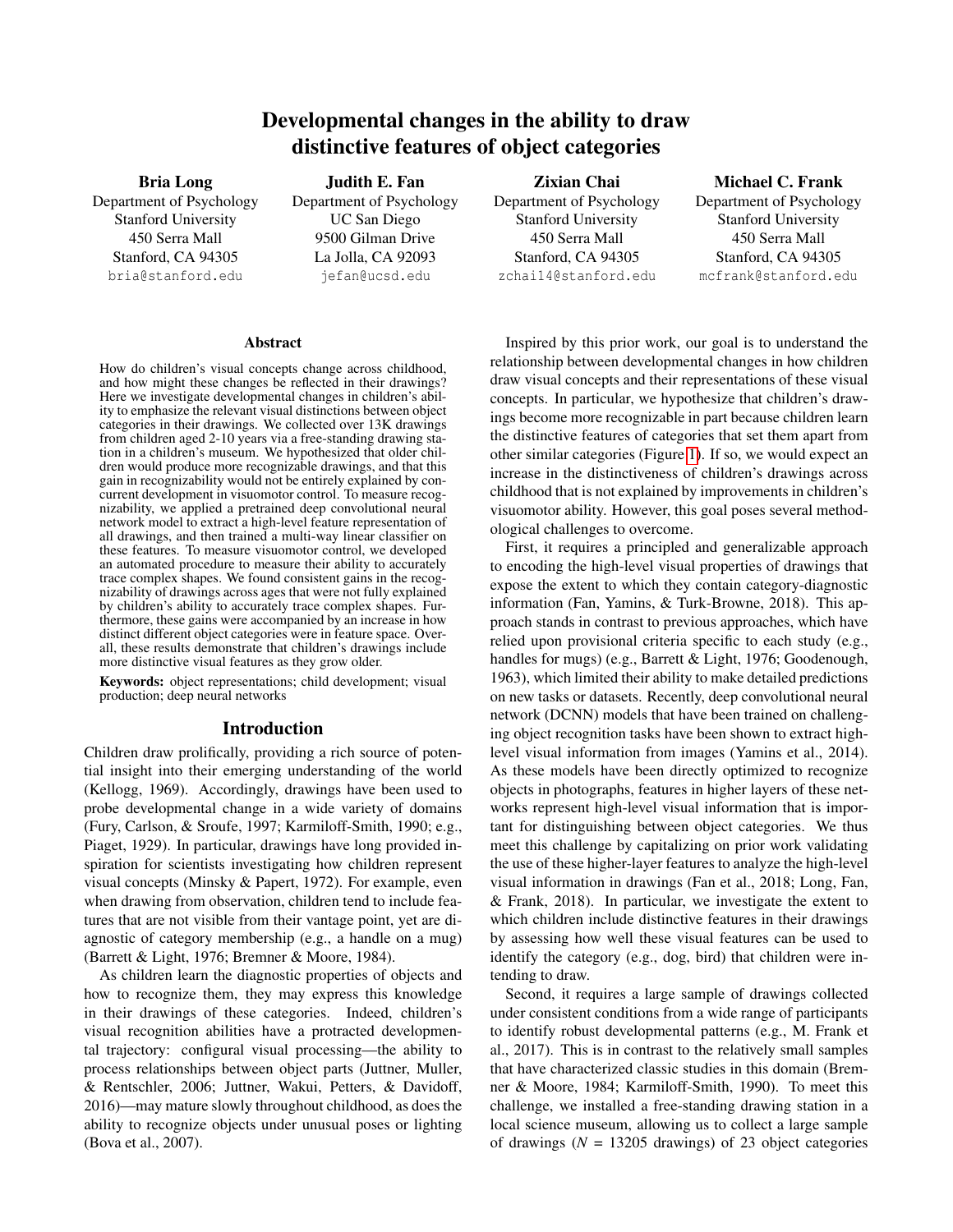<span id="page-1-0"></span>

Figure 1: Examples of drawings that have increasingly more distinctive visual features of their categories, making them more easily recognizable. These examples are generated from the results of the classification process outlined below.

over a wide developmental age range (i.e., 2-10 years) under consistent task conditions.

Third, it requires simultaneous and detailed measurement of developmental changes in other cognitive and motor abilities that may influence children's ability to include relevant information in their drawing (Freeman, 1987; Rehrig & Stromswold, 2018). For example, children's developing visuomotor abilities may limit their ability to include the diagnostic visual features in their drawings. In this paper, we focus on visuomotor control, operationalized as performance on shape tracing tasks, because they share many of the same demands on controlled, visually-guided movement with our primary object drawing task. Critically, because we collected both tracings and drawings from every participant in our dataset, we are able to model the contribution of both individual and age-related variation in tracing task performance for explaining how well children produce recognizable drawings.

In sum, our paper provides an advance over our prior work investigating developmental change in drawing behavior (Long et al., 2018) in three ways: first, we build a freestanding drawing station to continually crowdsource children's drawings under consistent conditions, enabling the collection of a substantially larger dataset; second, we exploit this larger dataset to characterize the category-level distinctiveness inherent to children's drawings across a wide range of ages; and third, we develop an automated procedure for analyzing concurrent changes in visuomotor control using a tracing task.

## Methods

#### Dataset

Drawing Station We installed a drawing station that featured a tablet-based drawing game in a local science museum. Each participant sat in front of a table-mounted touchscreen tablet and drew by moving the tip of their finger across the display. Participants gave consent and indicated their age (in years 2-10 or adult) via checkboxes and no other identifying information was collected; our assumption was that parents would navigate this initial screen for children. To measure fine visuomotor control, each session began with two tracing trials, followed by a copying trial. On each tracing trial, participants were presented with a shape in the center of the display. The first shape was a simple square, and the second was a more complex star-like shape (Figure [2\)](#page-2-0). On the subsequent copying trial, participants were presented with a simple shape (square or circle) in the center of the display for 2s, which then disappeared. They then were asked to copy the shape in the same location it had initially appeared. Next, participants completed up to eight object drawing trials. On each of these trials, participants were verbally cued to draw a particular object category by a video recording of an experimenter (e.g., "What about a dog? Can you draw a dog?"). On all trials, participants had up to 30 seconds to complete their tracing, copy, or drawing. There are 23 common object categories represented in our dataset, which were collected across three bouts of data collection focused on 8 of these objects at a time. These categories were chosen to be familiar to children, to cover a wide range of superordinate categories (e.g., animals, vehicles, manipulable objects), and to vary in the degree to which they are commonly drawn by young children (e.g., trees vs. keys).

Dataset Filtering & Descriptives Given that we could not easily monitor all environmental variables at the drawing station that could impact task engagement (e.g., ambient noise, distraction from other museum visitors), we anticipated the need to develop robust and consistent procedures for data quality assurance. We thus adopted strict screening procedures to ensure that any age-related trends we observed were not due to differences in task compliance across age. Early on, we noticed an unusual degree of sophistication in 2-year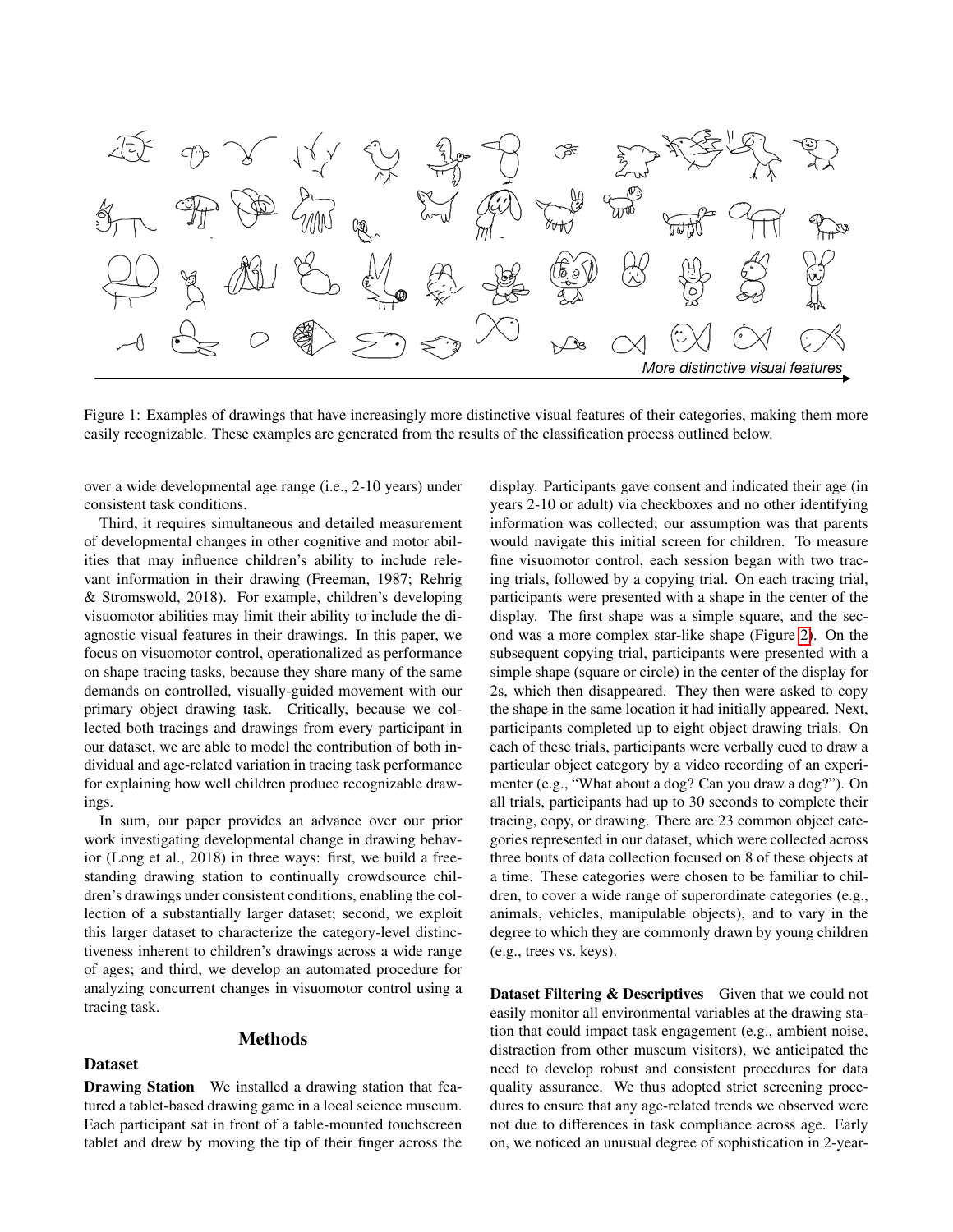old participants' drawings and suspected that adult caregivers accompanying these children may not have complied with task instructions to let children draw on their own. Thus, in later versions of the drawing game, we surveyed participants to find out whether another child or an adult had also drawn during the session; all drawings where interference was reported were excluded from analyses. Out of these 2685 participants, 700 filled out the survey, and 156 reported interference from another child or adult (5.81%). Raw drawing data (*N* = 15594 drawings) were then screened for task compliance using a combination of manual and automated procedures (i.e., excluding blank drawings, pure scribbles, and drawings containing words), resulting in the exclusion of 15.3% of all drawings ( $N = 13205$  drawings after exclusions). After filtering, we analyzed data from 2443 children who were on average 5.28 years of age (range 2-10 years).

#### <span id="page-2-0"></span>Measuring Tracing Accuracy



Figure 2: Measurement of tracing task performance reflects both spatial and shape error components. Left: The grey shape is the target; the black shape is the raw tracing. After applying affine image registration, the spatial error reflects the extent of translation, rotation, and scaling transformation required to minimize shape error. Right: Shape error reflects how closely the contour of the transformed tracing aligns with the target.

We developed an automated procedure for evaluating how accurately participants performed the tracing task, validated against empirical judgments of tracing quality. We decompose tracing accuracy into two components: a shape error component and a spatial error component. Shape error reflects how closely the participant's tracing matched the contours of the target shape; the spatial error reflects how closely the location, size, and orientation of the participant's tracing matched the target shape (Figure [2\)](#page-2-0).

To compute these error components, we applied an image registration algorithm, AirLab (Sandkhler, Jud, Andermatt, & Cattin, 2018), to align each tracing to the target shape, yielding an affine transformation matrix that minimized the pixelwise correlation distance between the aligned tracing, *T*, and the target shape, *S*:  $Loss_{NCC} = -\frac{\sum S \cdot T - \sum E(S)E(T)}{N\sum Var(S)Var(T)}$  $\frac{\sum S \cdot I - \sum E(S)E(I)}{N \sum Var(S)Var(T)}$ , where *N* is the number of pixels in both images.

The shape error was defined by the final correlation distance between the aligned tracing and the target shape. The spatial error was defined by the magnitude of three distinct error terms: location, orientation, and size error, derived by decomposing the affine transformation matrix above into translation, rotation, and scaling components, respectively. In sum, this procedure yielded four error values for each tracing: one value representing the shape error (i.e., the pixelwise correlation distance) and three values representing the spatial error (i.e., magnitude of translation, rotation, scaling components).

Although we assumed that both shape and spatial error terms should contribute to our measure of tracing task performance, we did not know how much weight to assign to each component to best predict empirical judgments of tracing quality. In order to estimate these weights, we collected quality ratings from adult observers (*N*=70) for 1325 tracings (i.e., 50-80 tracings per shape per age), each of which was rated 1-5 times. Raters were instructed to evaluate "how well the tracing matches the target shape and is aligned to the position of the target shape" on a 5-point scale.

We fit an ordinal regression mixed-effects model to predict these 5-point ratings, which contained correlation distance, translation, rotation, scaling, and shape identity (square vs. star) as predictors, with random intercepts for rater. This model yielded parameter estimates that could then be used to score each tracing in the remainder of the dataset (N=3242 tracings from 1886 children). We averaged scores within session to yield a single tracing score for each participant (2245 children completed at least one tracing trial).

## Measuring Object Drawing Recognizability

We also developed an automated procedure for evaluating how well participants included category-diagnostic information in their drawings by examining classification performance on the features extracted by a deep convolutional neural network model.

Visual Encoder To encode the high-level visual features of each sketch, we used the VGG-19 architecture (Simonyan & Zisserman, 2014), a deep convolutional neural network pretrained on Imagenet classification. We used model activations in the second-to-last layer of this network, which contain more explicit representations of object identity than earlier layers (Fan et al., 2018; Long et al., 2018; Yamins et al., 2014). Raw feature representations in this layer consist of flat 4096-dimensional vectors, to which we applied channel-wise normalization.

Logistic Regression Classifier Next, we used these features to train an object category decoder. To avoid any bias due to imbalance in the distribution of drawings over cate-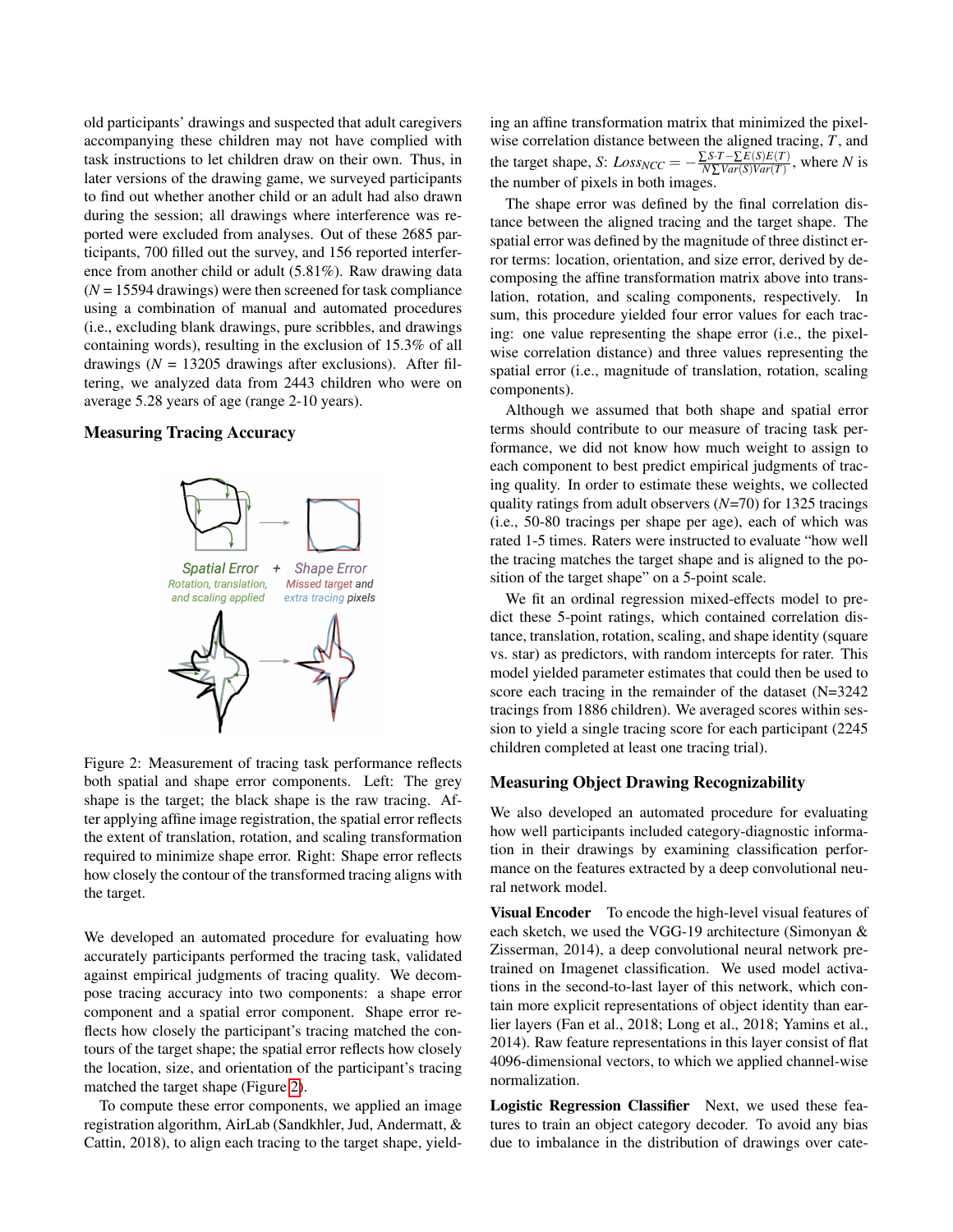<span id="page-3-0"></span>

Figure 3: (A) Leave-one-out classification accuracy (grey dotted line indicates chance) (B) the amount of time spent drawing in seconds, (C) the amount of ink used (i.e., mean intensity of the drawings), (D) the number of strokes used, and (E) the average estimated tracing scores are plotted as a function of childrens age.

gories (since groups of categories ran at the station for different times), we sampled such that there were an equal number of drawings of each of the 23 categories (*N*=8694 drawings total). We then trained a 23-way logistic classifier with L2 regularization under leave-one-out cross-validation to estimate the recognizability of every drawing in our dataset.

Predicting Object Drawing Recognizability If children's drawings contain more features that are diagnostic of the drawn categories, then these visual features (estimated via VGG-19) should lead to greater classification accuracy. However, we anticipated that classification accuracy may also vary with children's tracing abilities as well how much time and effort children invested in their drawings; we thus recorded how much time was taken to produce each drawing, how many strokes were drawn, and the proportion of the drawing canvas that was filled. Our main statistical model was then a generalized linear mixed-effects model predicting classification accuracy from the category decoder, with scaled age (in years), tracing score (averaged over both trials), and effort cost variables (i.e., time, strokes, ink) modeled as fixed effects, and with random intercepts for each child and object category.

Measuring Category Distinctiveness To investigate changes in the underlying feature representation of children's drawings that may help explain variation in classification accuracy, we computed a measure of pairwise category distinctiveness  $D_{ij}$  for each pair of categories  $i, j$  within each age. This metric is a higher-dimensional analog of d-prime that incorporates both the distance between each pair of categories as well as the dispersion within each category. We first computed the category centers as the mean feature vector for each category,  $\vec{r}_i$  and  $\vec{r}_j$ . The distance between each pair of categories *i*, *j* was then taken as the Euclidean distance between their category centers,  $\|\vec{r}_i - \vec{r}_j\|_2$ . The dispersion for each category was computed as the root-mean-squared Euclidean distance of each individual drawing vector from the category center vector  $\vec{r}$  and is expressed as *s*. By direct analogy with d-prime, we compute the distinctiveness  $D_{ij}$  of each pair of categories *i*, *j* by dividing the Euclidean distance between category centers by the quadratic mean of the two category dispersions,  $D_{ij} = \frac{\|\vec{r}_i - \vec{r}_j\|_2}{\sqrt{1/c^2 + \epsilon^2}}$  $\frac{1}{2}(s_i^2+s_j^2)$ .

#### Results

Overall, drawing classification accuracy increased with age (Figure [3A](#page-3-0)), validating our basic expectation that older children's drawings would be more recognizable. Our mixedeffects model on drawing classification revealed that this agerelated gain held when accounting for task covariates—the amount of time spent drawing, the number of strokes, and total ink used (Figure [3B](#page-3-0),C,D)—and for variation across object categories and individual children. All model coefficients can be found in Table 1.

|               | Estimate | Std. Error | z value  | z <br>Pr( |
|---------------|----------|------------|----------|-----------|
| (Intercept)   | $-0.714$ | 0.274      | $-2.606$ | 0.009     |
| Tracing       | 0.311    | 0.034      | 9.141    | 0.000     |
| Age           | 0.282    | 0.033      | 8.499    | 0.000     |
| Draw Duration | 0.136    | 0.034      | 3.976    | 0.000     |
| Avg Intensity | $-0.064$ | 0.033      | $-1.910$ | 0.056     |
| Num. Strokes  | $-0.034$ | 0.034      | $-1.009$ | 0.313     |
| Tracing*Age   | 0.011    | 0.029      | 0.357    | 0.721     |
|               |          |            |          |           |

Table 1: Model coefficients of a GLMM predicting the recognziability of each drawing

We next examined the relationship between children's ability to trace complex shapes and the subsequent recognizability of their drawings. Tracing abilities increased with age (Figure [3E](#page-3-0)) and individual's tracing abilities were good predictors of the recognizability of the drawings they produced. This main effect of tracing ability also held when accounting for effort covariates (number of strokes, time spent drawing, ink used). However, children's tracing abilities did not interact with the age-related gains in classification we observed (Figure [4\)](#page-4-0) and we observed age-related classification gains at each level of tracing ability.

To examine the contributions of age and tracing ability to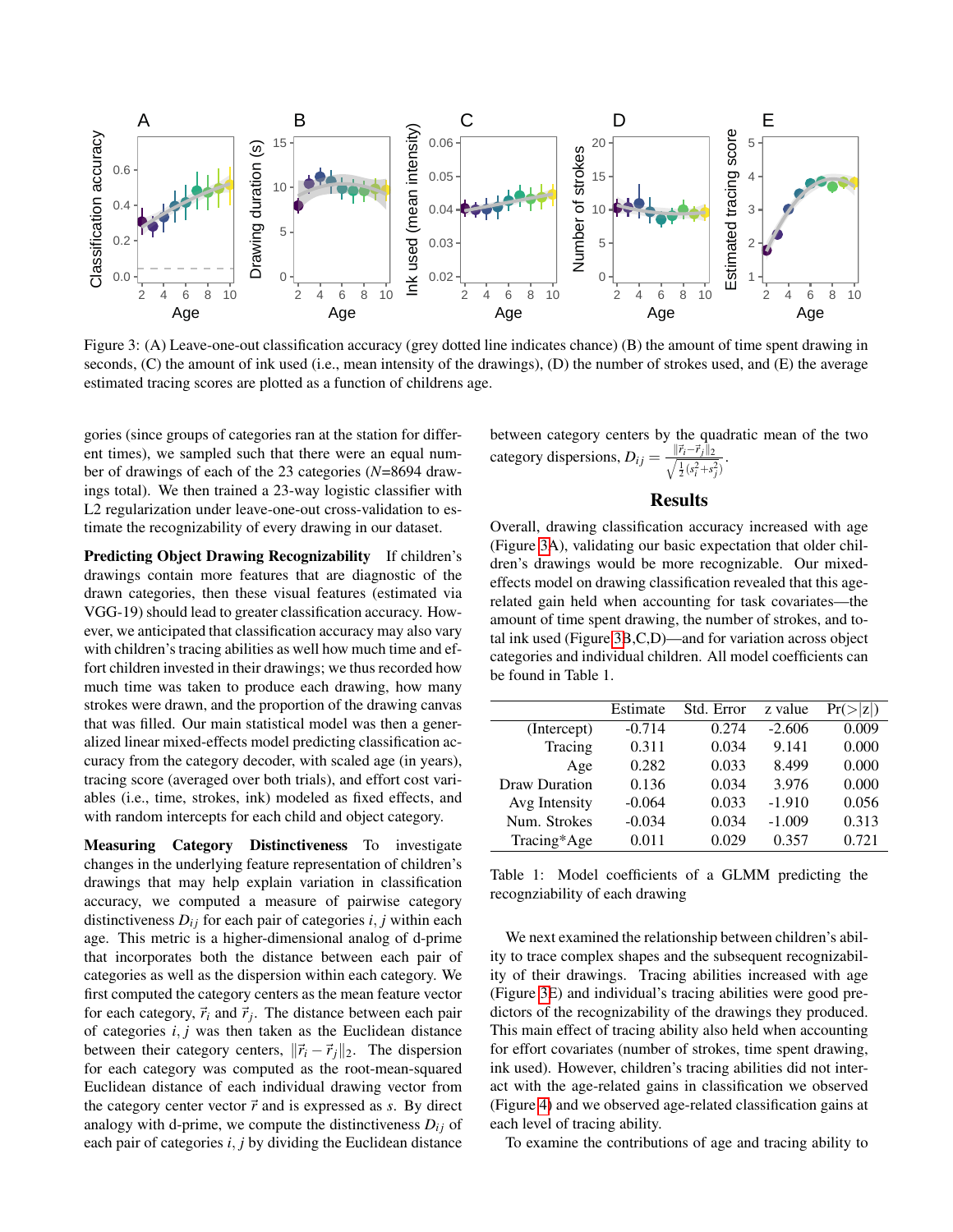<span id="page-4-0"></span>

Figure 4: Data are divided into four quantiles based on the distribution of tracing scores in the entire dataset; these divisions represent the data in each panel. In each panel, the average classification accuracy is plotted as a function of childrens age. Error bars represent 95% CIs bootstrapped within each age group and subset of tracing scores; grey dotted lines indicate chance.

recognizability, we also fit reduced versions of the full model and examined the marginal  $R^2$  (Nakagawa & Schielzeth, 2013). The fixed effects in a null model without tracing or age (which mainly captures drawing effort) accounted for very little variance (marginal  $R^2 = 0.004$ ). Adding only children's age to the model increased  $R^2$  (marginal  $R^2 = 0.037$ ) as did only adding tracing (marginal  $R^2 = 0.039$ ). Adding both factors without their interaction (marginal  $R^2 = 0.05$ ) had a similar effect to adding both factors and their interaction (marginal  $R^2 = 0.05$ ). Attesting to the immense variability between individuals and categories, adding random effects (and many more parameters) accounted for a much larger amount of variance (conditional  $R^2$  for full model = 0.403). Finally, as we had many more younger participants in our dataset, we also repeated these analyses with a subset of the dataset that was balanced across both children's age and category (*N*=2691 drawings), and found the same pattern of results.

These age-related changes in classification accuracy show that the underlying feature representations of older children's drawings were more linearly discriminable. This finding led us to investigate a potential source of this enhanced discriminability: that drawings from different categories were spread further apart in feature space, while drawings within a category were clustered closer together. To evaluate this possibility, we used a measure of pairwise category distinctiveness  $D_{ij}$  that accounts for both the distance between each pair of categories, as well as the dispersion within each category. We found that category distinctiveness increased consistently with age (Figure [5\)](#page-5-0).

Taken together, these results reveal developmental changes in how well children are able to emphasize the relevant distinctions between object categories in their drawings that thereby support recognition. Moreover, they show that these age-related gains in classification are not entirely explained by concurrent development in visuomotor control.

### General Discussion

How do children represent different object categories throughout childhood? Drawings are a rich potential source of information about how visual representations change over development. One possibility is that older children's drawings are more recognizable because children are better able to include the diagnostic features of particular categories that distinguish them from other similar objects. Supporting this hypothesis, the high-level visual features present in children's drawings could be used to estimate the category children were intending to draw, and these classifications became more accurate as children became older. These age-related gains in classification were not entirely explainable by either lowlevel effort covariates (e.g., amount of time spent drawing, average intensity, or number of strokes) or children's tracing abilities. In addition, these gains in classification were paralleled by an increase in the distinctiveness between the categories that children drew (Figure 5).

Taken together, these results suggest that children's drawings contain more distinctive features as they grow older, perhaps reflecting a change in their internal representations of these categories. While children could simply be learning routines to draw certain categories—perhaps from direct instruction or observation, our results held even when restricted to a subset of very rarely drawn categories (e.g., couch, scissors, key) arguing against a simple version of this idea.

Nonetheless, there are limitations on the generalizability of these findings due to the nature of our dataset. First, while this dataset is large and samples a heterogenous population, all drawings were collected at a single geographical location, limiting the generalizability of these results to children from other diverse cultural or socioeconomic backgrounds. Second, while we imposed strong filtering requirements on the dataset, we were not present while the children were drawing and thus cannot be sure that we've eliminated all sources of noise or interference. At the same time, additional interference would only generate extra noise in our data rather than the observed age-related trends. In any case, these correlational results call for validation in more carefully controlled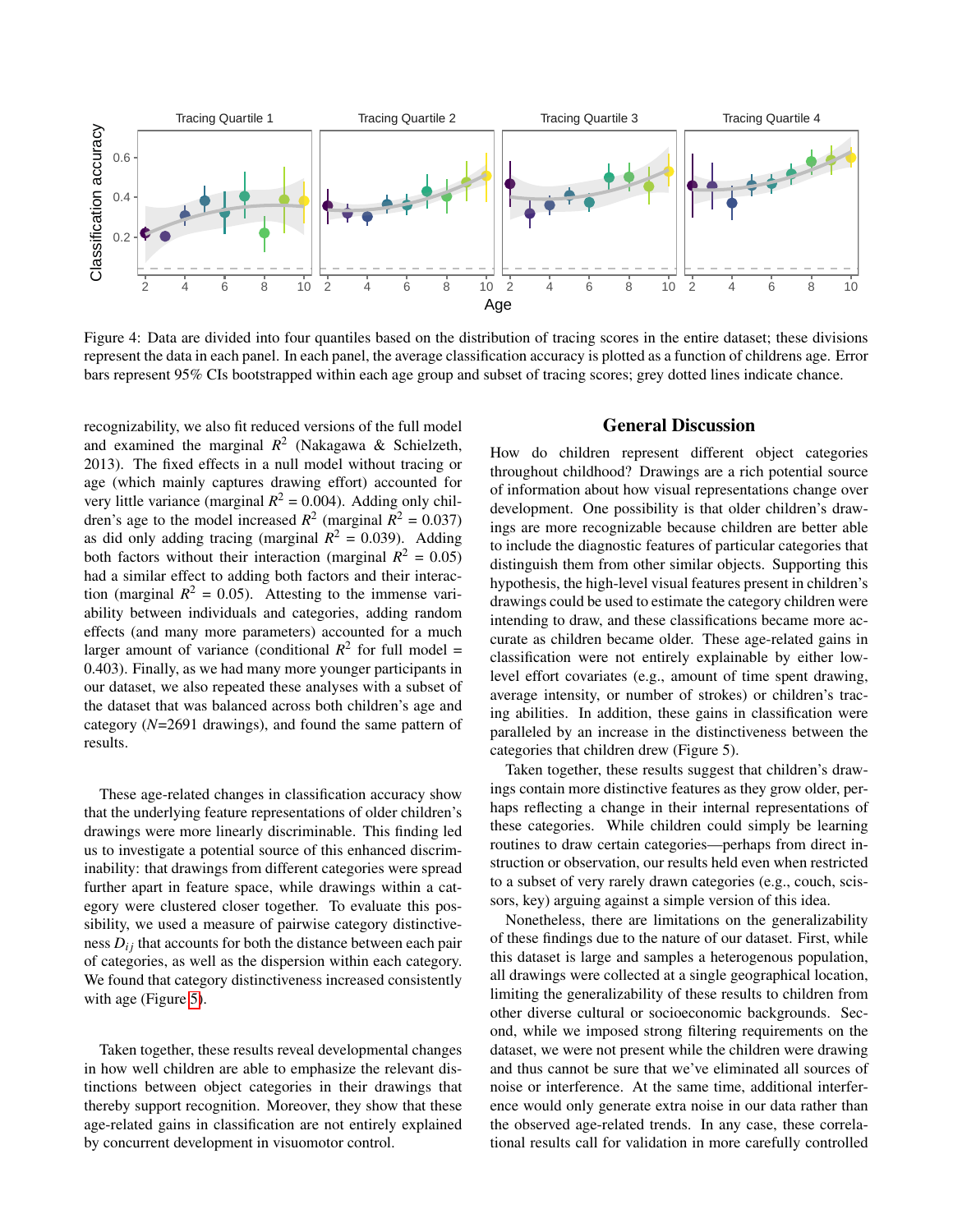<span id="page-5-0"></span>

Figure 5: Pairwise category distinctiveness for drawings made by 3-, 5-, 7-, and 9-year-olds; darker (vs. lighter) values represent pairs of categories that have more overlapping (vs. distinctive) representations.

contexts and across more diverse populations.

Furthermore, they open the door for future empirical work to establish causal links between children's drawing behavior and their changing internal representation of visual concepts. For example, it would be valuable to explore the extent to which a child's ability to include the most distinctive visual features in their drawings of object categories predicts their ability to perceptually discriminate those object categories. Another promising direction would be to investigate the relationship between children's general ability to retrieve relevant information from semantic memory (e.g., that a rabbit has long ears and whiskers), and their ability to produce recognizable drawings of those categories. Insofar as such retrieval mechanisms are engaged during drawing production, developmental changes in semantic memory systems may also explain an important portion of the age-related variation in drawing behavior.

Overall, we suggest that children's drawings change systematically across development, and that they contain rich information about children's underlying representations of the categories in the world around them. A full understanding of how children's drawings reflect their emerging perceptual and conceptual knowledge will allow a unique and novel perspective on the both the development and the nature of visual concepts—the representations that allow us to easily derive meaning from what we see.

# Acknowledgements

We thank the San Jose Children's Discovery Museum for their collaboration and for hosting the drawing station where these data were collected. We are also grateful to members of the Stanford Language and Cognition lab for their feedback. This work was funded by an NSF SPRF-FR Grant #1714726 to BLL and a Jacobs Foundation Fellowship to MCF.

## References

Barrett, M., & Light, P. (1976). Symbolism and intellectual realism in children's drawings. *British Journal of Educa-* *tional Psychology*, *46*(2), 198–202.

- Bova, S. M., Fazzi, E., Giovenzana, A., Montomoli, C., Signorini, S. G., Zoppello, M., & Lanzi, G. (2007). The development of visual object recognition in school-age children. *Developmental Neuropsychology*, *31*(1), 79–102.
- Bremner, J. G., & Moore, S. (1984). Prior visual inspection and object naming: Two factors that enhance hidden feature inclusion in young children's drawings. *British Journal of Developmental Psychology*, *2*(4), 371–376.
- Fan, J., Yamins, D., & Turk-Browne, N. (2018). Common object representations for visual production and recognition. *Cognitive Science*, *0*(0).
- Frank, M., Bergelson, E., Bergmann, C., Cristia, A., Floccia, C., Gervain, J., ... others. (2017). A collaborative approach to infant research: Promoting reproducibility, best practices, and theory-building. *Infancy*, *22*(4), 421–435.
- Freeman, N. H. (1987). Current problems in the development of representational picture-production. *Archives de Psychologie*.
- Fury, G., Carlson, E. A., & Sroufe, A. (1997). Children's representations of attachment relationships in family drawings. *Child Development*, *68*(6), 1154–1164.
- Goodenough, F. L. (1963). *Goodenough-harris drawing test*. Harcourt Brace Jovanovich New York.
- Juttner, M., Muller, A., & Rentschler, I. (2006). A developmental dissociation of view-dependent and view-invariant object recognition in adolescence. *Behavioural Brain Research*, *175*(2), 420–424.
- Juttner, M., Wakui, E., Petters, D., & Davidoff, J. (2016). Developmental commonalities between object and face recognition in adolescence. *Frontiers in Psychology*, *7*.
- Karmiloff-Smith, A. (1990). Constraints on representational change: Evidence from children's drawing. *Cognition*, *34*(1), 57–83.
- Kellogg, R. (1969). *Analyzing children's art*. National Press Books Palo Alto, CA.
- Long, B., Fan, J., & Frank, M. C. (2018). Drawings as a window into developmental changes in object representations. In *Proceedings of the 40th annual meeting of the cognitive*